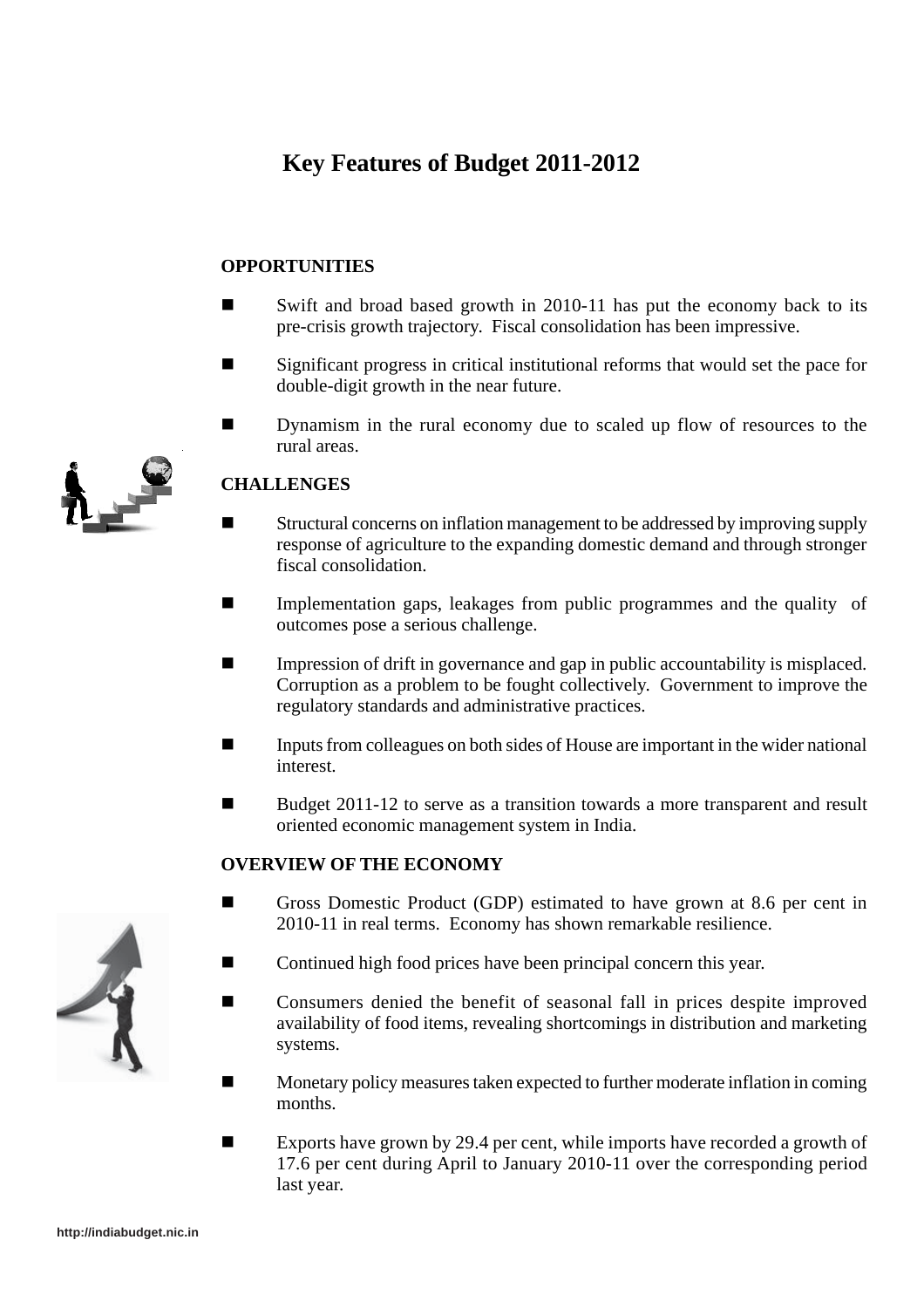- Indian economy expected to grow at 9 per cent with an outside band of +/- 0.25 per cent in 2011-12.
- Average inflation expected lower next year and current account deficit smaller.

# **SUSTAINING GROWTH**

#### *Fiscal consolidation*

- Fiscal consolidation targets at Centre and States have shown positive effect on macro economic management of the economy.
- Amendment to Centre's FRBM Act, 2003 laying down the fiscal road map for the next five years to be introduced in the course of the year.
- Proposal to introduce the Public Debt Management Agency of India Bill in the next financial year.

#### *Tax Reforms*

- Direct Taxes Code (DTC) to be finalised for enactment during 2011-12. DTC proposed to be effective from April 1, 2012.
- Areas of divergence with States on proposed Goods and Services Tax (GST) have been narrowed. As a step towards roll out of GST, Constitution Amendment Bill proposed to be introduced in this session of Parliament.
- Significant progress in establishing GST Network (GSTN), which will serve as IT infrastructure for introduction of GST.

### *Expenditure Reforms*

 A Committee already set up by Planning Commission to look into the extant classification of public expenditure between plan, non-plan, revenue and capital.

#### *Subsidies*

- Nutrient Based Subsidy (NBS) has improved the availability of fertiliser; Government actively considering extension of the NBS regime to cover urea.
- Government to move towards direct transfer of cash subsidy to people living below poverty line in a phased manner for better delivery of kerosene, LPG and fertilisers. Task force set up to work out the modalities for the proposed system.



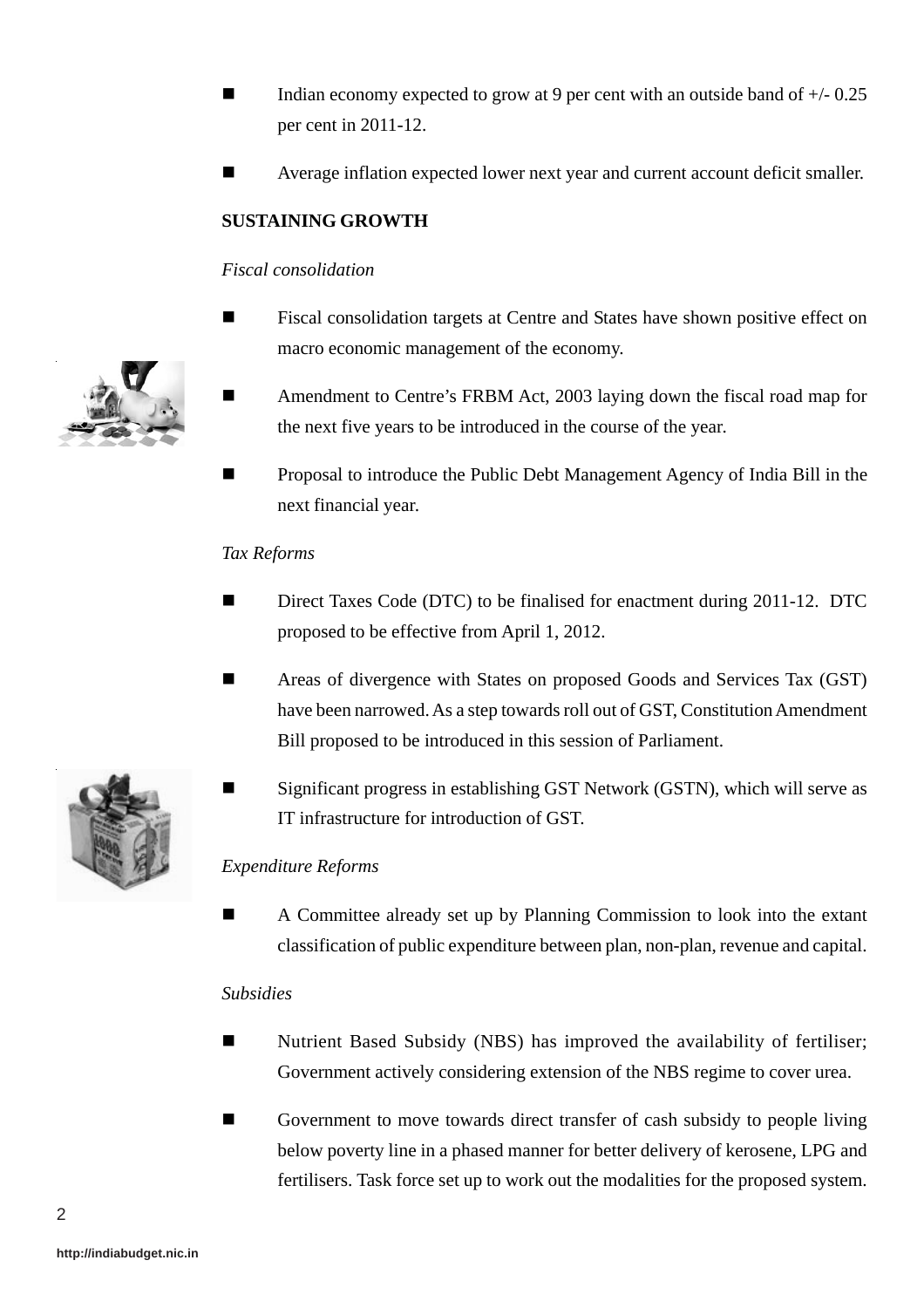# *People's ownership of PSUs*



- Overwhelming response to public issues of Central Public Sector Undertakings during current year.
- Higher than anticipated non-tax revenue has led to reschedulement of some disinvestment issues planned for current year.
- $\bar{\tau}$  40,000 crore to be raised through disinvestment in 2011-12.
- Government committed to retain at least 51 per cent ownership and management control of the Central Public Sector Undertakings.

#### **INVESTMENT ENVIRONMENT**

#### *Foreign Direct Investment*

Discussions underway to further liberalise the FDI policy.

#### *Foreign Institutional Investors*

- SEBI registered mutual funds permitted to accept subscription from foreign investors who meet KYC requirements for equity schemes.
- To enhance flow of funds to infrastructure sector, the FII limit for investment in corporate bonds issued in infrastructure sector being raised.

#### *Financial Sector Legislative Initiatives*

- To take the process of financial sector reforms further, various legislations proposed in 2011-12.
- Amendments proposed to the Banking Regulation Act in the context of additional banking licences to private sector players.

#### *Public Sector Bank Capitalisation*



 $\blacksquare$   $\bar{\ell}$  6,000 crore to be provided during 2011-12 to enable public sector banks to maintain a minimum of Tier I CRAR of 8 per cent.

### *Recapitalisation of Regional Rural Banks*

 $\blacksquare$   $\bar{\ell}$  500 crore to be provided to enable Regional Rural Banks to maintain a CRAR of at least 9 per cent as on March 31, 2012.

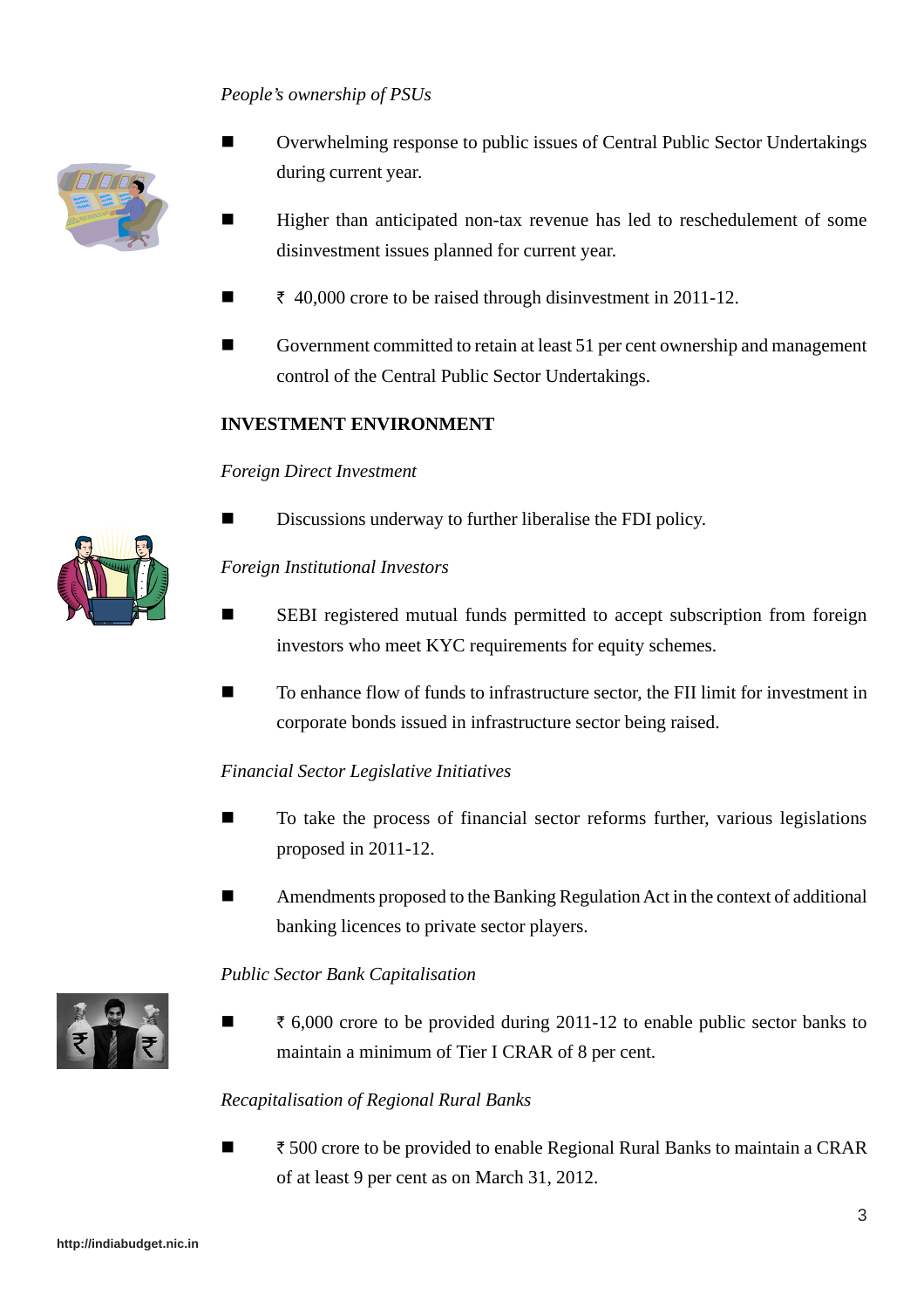# *Micro Finance Institutions*

- "India Microfinance Equity Fund" of  $\bar{\tau}$  100 crore to be created with SIDBI. Government considering putting in place appropriate regulatory framework to protect the interest of small borrowers.
- **"Women's SHG's Development Fund" to be created with a corpus of**  $\bar{\tau}$  **500 crore.**

#### *Rural Infrastructure Development Fund*

Corpus of RIDF XVII to be raised from  $\bar{\tau}$  16,000 crore to  $\bar{\tau}$  18,000 crore.

#### *Micro Small and Medium Enterprises*

- $\blacksquare$   $\uparrow$  5,000 crore to be provided to SIDBI for refinancing incremental lending by banks to these enterprises.
- $\blacksquare$   $\bar{\tau}$  3,000 crore to be provided to NABARD to provide support to handloom weaver co-operative societies which have become financially unviable due to non-repayment of debt by handloom weavers facing economic stress.
- Public sector banks to achieve a target of 15 per cent as outstanding loans to minority communities under priority sector lending at the earliest.

#### *Housing Sector Finance*

- Existing scheme of interest subvention of 1 per cent on housing loan further liberalised.
- Existing housing loan limit enhanced to  $\bar{\tau}$  25 lakh for dwelling units under priority sector lending.
- Provision under Rural Housing Fund enhanced to  $\bar{\tau}$  3,000 crore.
- To enhance credit worthiness of economically weaker sections and LIG households, a Mortgage Risk Guarantee Fund to be created under Rajiv Awas Yojana.
- Central Electronic Registry to prevent frauds involving multiple lending on the same immovable property to become operational by March 31, 2011.

#### *Financial Sector Legislative Reforms Commission*

- Financial Sector Legislative Reforms Commission set up to rewrite and streamline the financial sector laws, rules and regulations.
- Companies Bill to be introduced in the Lok Sabha during current session.

### **AGRICULTURE**

 Removal of production and distribution bottlenecks for items like fruits and vegetables, milk, meat, poultry and fish to be the focus of attention this year.



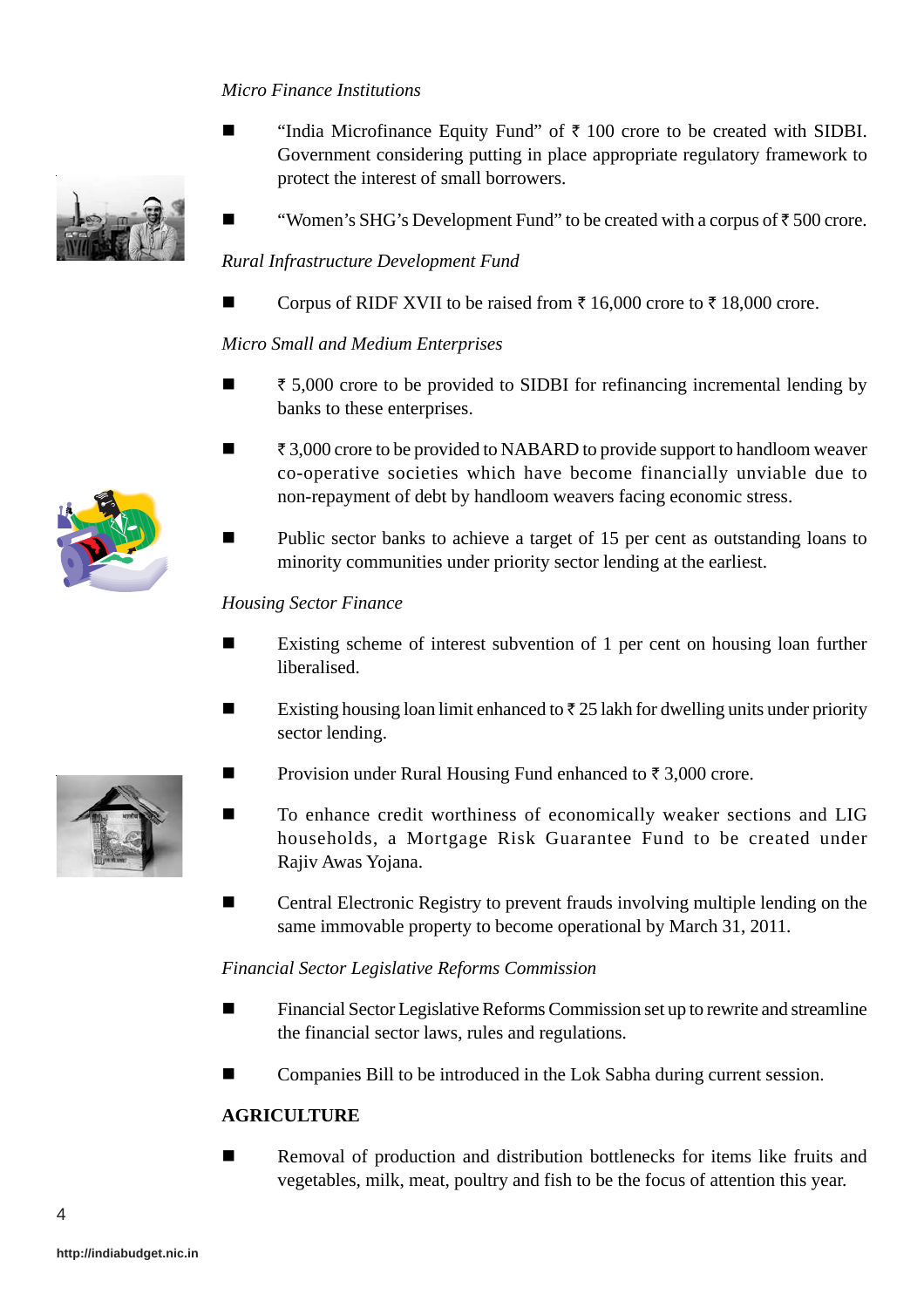

 Allocation under Rashtriya Krishi Vikas Yojana (RKVY) increased from ₹ 6,755 crore to  $\bar{x}$  7,860 crore.

# *Bringing Green Revolution to Eastern Region*

 To improve rice based cropping system in this region, allocation of  $\bar{\tau}$  400 crore has been made.

# *Integrated Development of 60,000 pulses villages in rainfed areas*

Allocation of  $\bar{\tau}$  300 crore to promote 60,000 pulses villages in rainfed areas.

# *Promotion of Oil Palm*

Allocation of  $\bar{\tau}$  300 crore to bring 60,000 hectares under oil palm plantations. Initiative to yield about 3 lakh Metric tonnes of palm oil annually in five years.



# *Initiative on Vegetable Clusters*

Allocation of  $\bar{\tau}$  300 crore for implementation of vegetable initiative to provide quality vegetable at competitive prices.

#### *Nutri-cereals*

Allocation of  $\bar{\tau}$  300 crore to promote higher production of Bajra, Jowar, Ragi and other millets, which are highly nutritious and have several medicinal properties.

### *National Mission for Protein Supplement*

Allocation of  $\bar{\tau}$  300 crore to promote animal based protein production through livestock development, dairy farming, piggery, goat rearing and fisheries.

### *Accelerated Fodder Development Programme*

Allocation of  $\bar{\tau}$  300 crore for Accelerated Fodder Development Programme to benefit farmers in 25,000 villages.

### *National Mission for Sustainable Agriculture*

 Government to promote organic farming methods, combining modern technology with traditional farming practices.

### *Agriculture Credit*

- Credit flow for farmers raised from  $\bar{\tau}$  3,75,000 crore to  $\bar{\tau}$  4,75,000 crore in 2011-12.
- Interest subvention proposed to be enhanced from 2 per cent to 3 per cent for providing short-term crop loans to farmers who repay their crop loan on time.
- In view of enhanced target for flow of agriculture credit, capital base of NABARD to be strengthened by  $\bar{\tau}$  3,000 crore in phased manner.



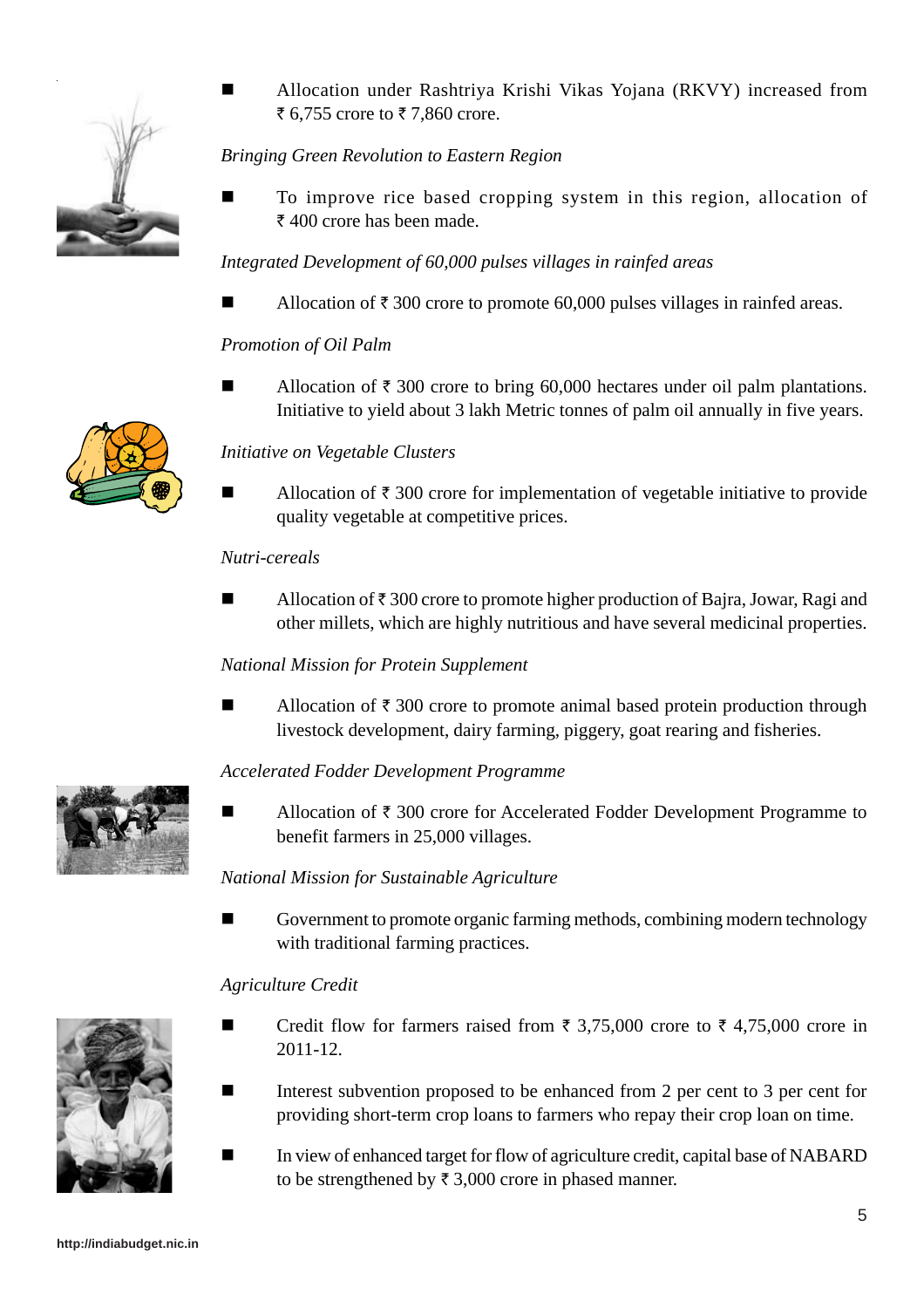` 10,000 crore to be contributed to NABARD's Short-term Rural Credit fund for 2011-12.

# *Mega Food Parks*



Approval being given to set up 15 more Mega Food Parks during 2011-12.

### *Storage Capacity and Cold Chains*

- **E** Augmentation of storage capacity through private entrepreneurs and warehousing corporations has been fast tracked.
- Capital investment in creation of modern storage capacity will be eligible for viability gap funding of the Finance Ministry.

#### *Agriculture Produce Marketing Act*

In view of recent episode of inflation, need for State Governments to review and enforce a reformed Agriculture Produce Marketing Act.

#### *Infrastructure and Industry*

- Allocation of  $\overline{z}$  2,14,000 crore for infrastructure in 2011-12. This is an increase of 23.3 per cent over 2010-11. This also amounts to 48.5 per cent of total plan allocation.
- Government to come up with a comprehensive policy for further developing PPP projects.
- IIFCL to achieve cummulative disbursement target of  $\bar{\tau}$  20,000 crore by March 31, 2011 and  $\bar{\tau}$  25,000 crore by March 31, 2012.
- Under take out financing scheme, seven projects sanctioned with debt of ₹ 1,500 crore. Another ₹ 5,000 crore will be sanctioned during 2011-12.
- $\blacksquare$  To boost infrastructure development, tax free bonds of  $\bar{\tau}$  30,000 crore proposed to be issued by Government undertakings during 2011-12.

#### *National Manufacturing Policy*

- Share of manufacturing in GDP expected to grow from about 16 per cent to 25 per cent over a period of 10 years. Government will come out with a manufacturing policy.
- Two Committees set up for greater transparency and accountability in procurement policy; and for allocation, pricing and utilisation of natural resources.
	- Issues relating to reconciliation of environmental concern from various departmental activities including those related to infrastructure and mining to be considered by a Group of Ministers.
- National Mission for hybrid and electric vehicle to be launched.



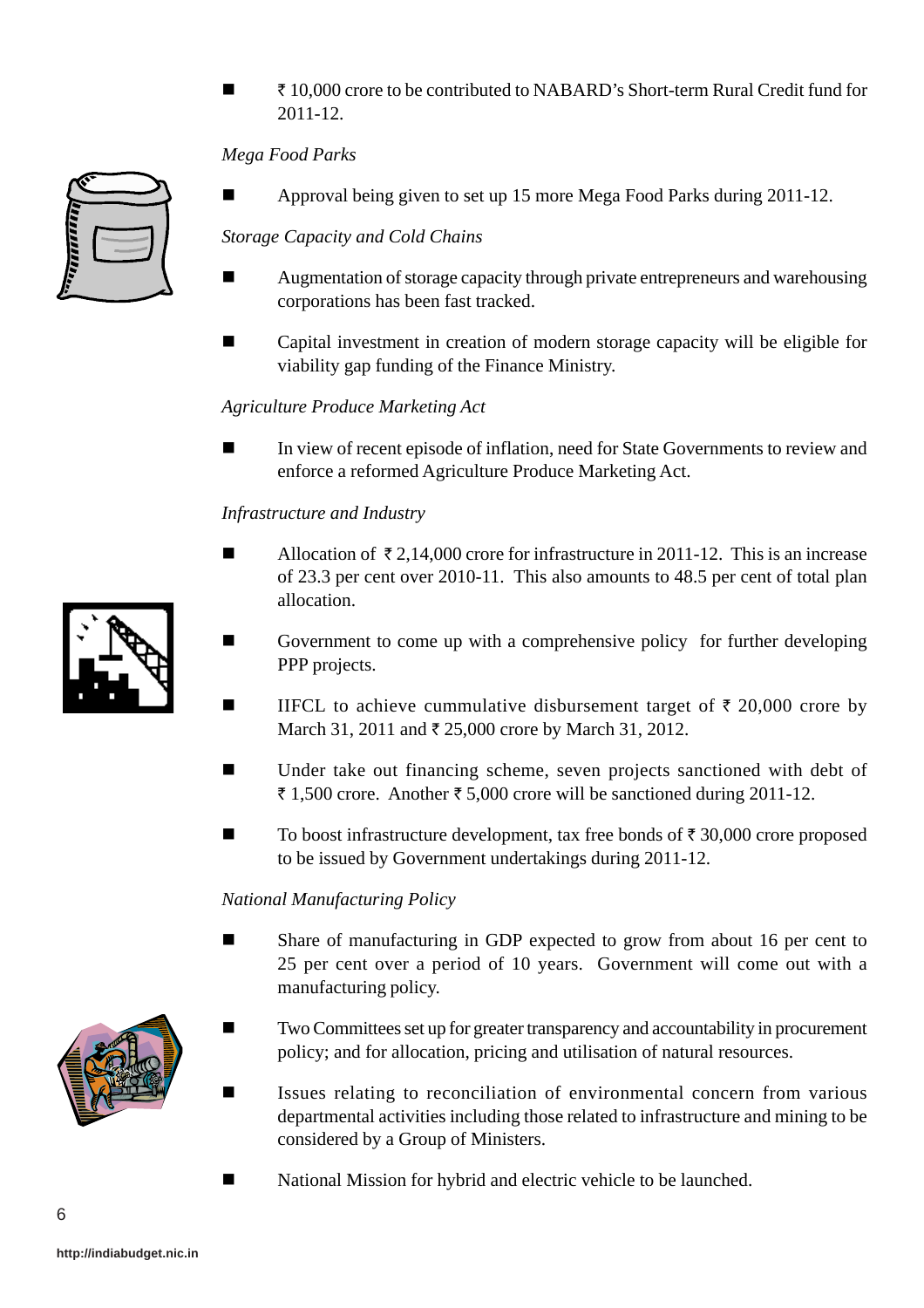- **Financial Assistance to be made available for metro projects in Delhi, Mumbai,** Bengaluru, Kolkata and Chennai.
- Capital investment in fertiliser production proposed to be included as an infrastructure sub-sector.

#### *Exports*



- Of 23 suggestions made by Task Force on Transaction Cost, constituted by the Department of Commerce, 21 suggestions already implemented. Action to be taken on the remaining two suggestions. Transaction Cost of  $\bar{\tau}$  2,100 crore will thus be mitigated.
	- Self assessment to be introduced in Customs to modernize the Customs administration.
- Proposal to introduce scheme for refund of taxes paid on services used for export of goods.
- **Mega Cluster Scheme to be extended for leather products. Seven mega leather** clusters to be set up during 2011-12.
- Jodhpur to be included for the development of a handicraft mega cluster.

### **BLACK MONEY**

- Five fold strategy to be put into operation to deal with the problem of generation and circulation of black money.
- **Membership of various international fora engaged in anti money laundering,** Financial integrity and Economic development, Exchange of information for tax purposes and transparency, secured.
- Various Tax Information Exchange Agreements (TIEA) and Double Taxation Avoidance Agreements (DTAA) concluded. Foreign Tax Division of CBDT has been strengthened to effectively handle increase in tax information exchange and transfer pricing issues.
- Enforcement Directorate strengthened three fold to handle increased number of cases registered under amended Money Laundering Legislation.
- **EXECUTE:** Finance Ministry has commissioned study on unaccounted income and wealth held within and outside the country.
- **EXECOM** Comprehensive national policy to be announced in near future to strengthen controls over prevention of trafficking on narcotic drugs.

### **STRENGTHENING INCLUSION**

- National Food Security Bill (NFSB) to be introduced in the Parliament during the course of this year.
- Allocation for social sector in 2011-12 ( $\bar{\tau}$  1,60,887 crore) increased by 17 per cent over current year. It amounts to 36.4 per cent of total plan allocation.

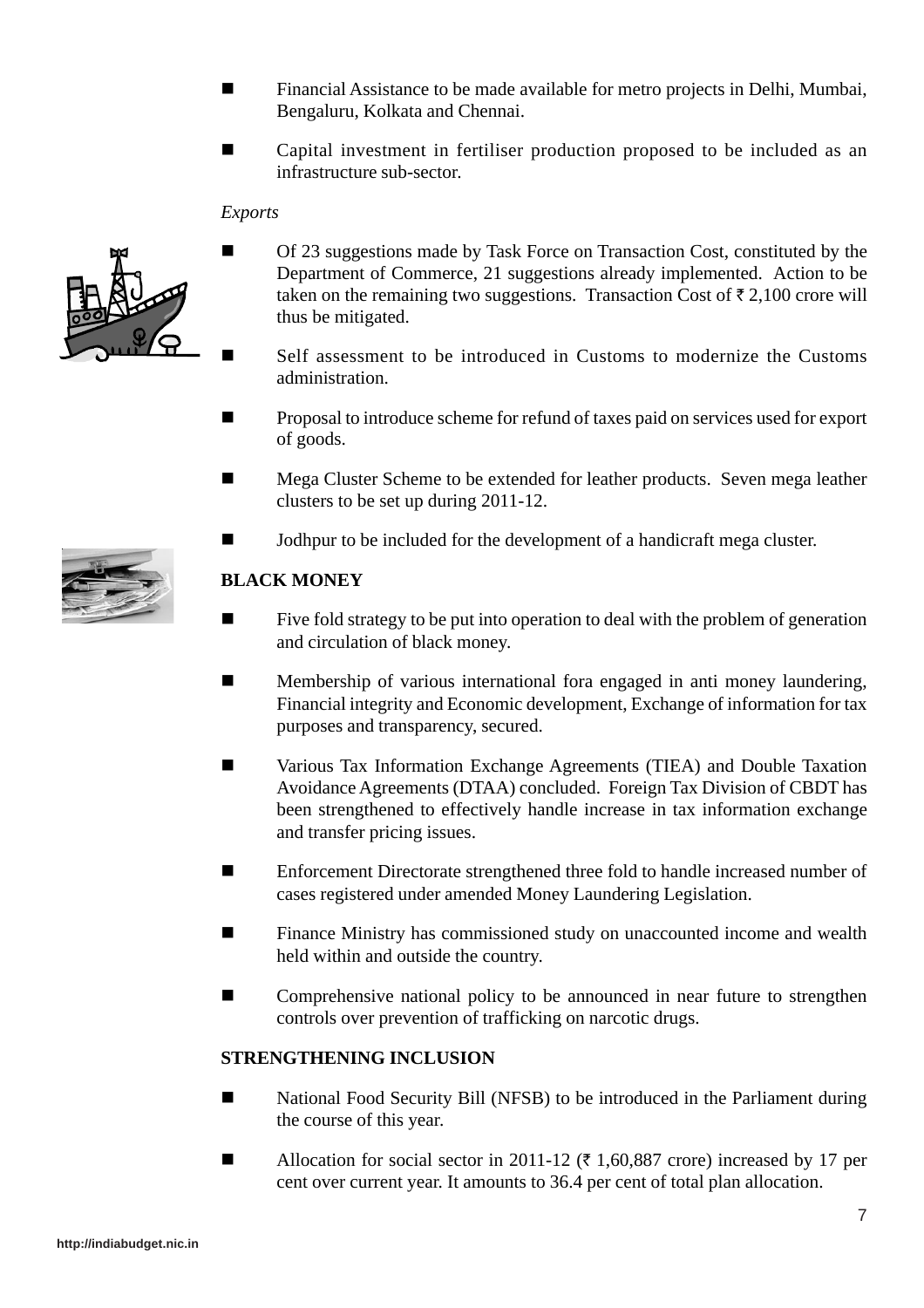# *Bharat Nirman*



- Allocation for Bharat Nirman programme proposed to be increased by  $\bar{\tau}$  10,000 crore from the current year to  $\bar{\tau}$  58,000 crore in 2011-12.
- Plan to provide Rural Broadband Connectivity to all 2,50,000 Panchayats in the country in three years.

# *MGNREGA*

- In pursuance of last years budget announcement to provide a real wage of  $\bar{\tau}$  100 per day, the Government has decided to index the wage rates notified under the MGNREGA to the Consumer Price Index for Agricultural Labour. The enhanced wage rates have been notified by the Ministry of Rural Development on January 14, 2011.
- **From 1st April, 2011, remuneration of Anganwadi workers increased from**  $\bar{\tau}$  **1,500** per month to  $\bar{\tau}$  3,000 per month and for Anganwadi helpers from  $\bar{\tau}$  750 per month to  $\bar{\tau}$  1,500 per month.

### *Scheduled Castes and Tribal Sub-plan*

- Specific allocation earmarked towards Schedule Castes Sub-plan and Tribal Sub-plan in the Budget.
- Allocation for primitive Tribal groups increased from  $\bar{\tau}$  185 crore in 2010-11 to  $\bar{\tau}$  244 crore in 2011-12.

### *Education*

■ Allocation for education increased by 24 per cent over current year.

### *Sarva Shiksha Abhiyan*

- $\blacksquare$   $\uparrow$  21,000 crore allocated, which is 40 per cent higher than Budget for 2010-11.
- Pre-matric scholarship scheme to be introduced for needy SC/ST students studying in classes IX and X.

### *National Knowledge Network*

 Connectivity to all 1,500 institutions of Higher Learning and Research through optical fiber backbone to be provided by March, 2012.

### *Innovations*

8

- National Innovation Council set up to prepare road map for innovations in India.
- Special grant provided to various universities and academic institutions to recognise excellence.

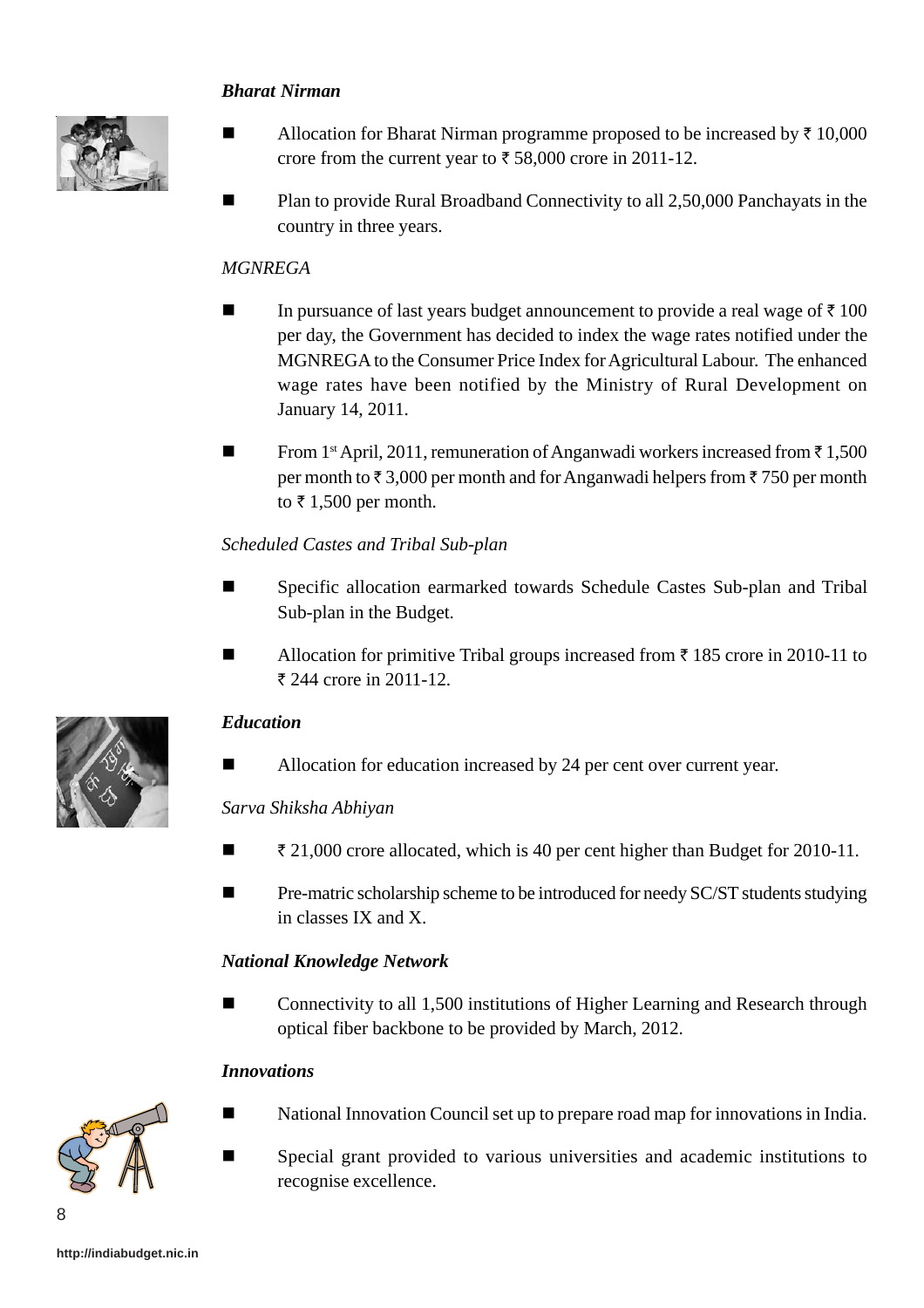

#### *Skill Development*

- Additional  $\bar{\tau}$  500 crore proposed to be provided for National Skill Development Fund during the next year.
- An international award with prize money of  $\bar{\tau}$  1 crore being instituted for promoting values of universal brotherhood as part of National celebrations of 150<sup>th</sup> Birth Anniversary of Gurudev Rabindranath Tagore.

#### *Health*

- Plan allocations for health stepped-up by 20 per cent.
- Scope of Rashtriya Swasthya Bima Yojana to be expanded to widen the coverage.

### *Financial Inclusion*

 $\blacksquare$  Target of providing banking facilities to all 73,000 habitations having a population of over 2,000 to be completed during 2011-2012.

### *Unorganised sector*

- Exit norms under co-contributory pension scheme "Swavalamban" to be relaxed. Benefit of Government contribution to be extended from three to five years for all subscribers who enroll during 2010-11 and 2011-12.
- Eligibility for pension under Indira Gandhi National Old Age Pension Scheme for BPL beneficiaries reduced from 65 years of age to 60 years. Those above 80 years of age will get pension of  $\bar{\tau}$  500 per month instead of  $\bar{\tau}$  200 at present.

#### *Environment and Climate Change*

#### *Forests*

 $\blacksquare$   $\bar{\ell}$  200 crore proposed to be allocated for Green India Mission from National Clean Energy Fund.

#### *Environmental Management*

 $\blacksquare$   $\ddot{\smash{z}}$  200 crore proposed to be allocated for launching Environmental Remediation Programmes from National Clean Energy Fund.

#### *Cleaning of Rivers and Lakes*

Special allocation of  $\bar{\tau}$  200 crore proposed to be provided for clean-up of some more important lakes and rivers other than Ganga.

#### *Some Other Initiatives*

- To boost development in North Eastern Region and Special Category States, allocation for Special Assistance doubled.
- $\bar{\xi}$  8,000 crore provided in current year for development needs of Jammu and Kashmir.
	- Allocation made in 2011-12 to meet the infrastructure needs for Ladakh  $(\bar{\tau} 100 \text{ core})$  and Jammu region ( $\bar{\tau} 150 \text{ core}$ ).



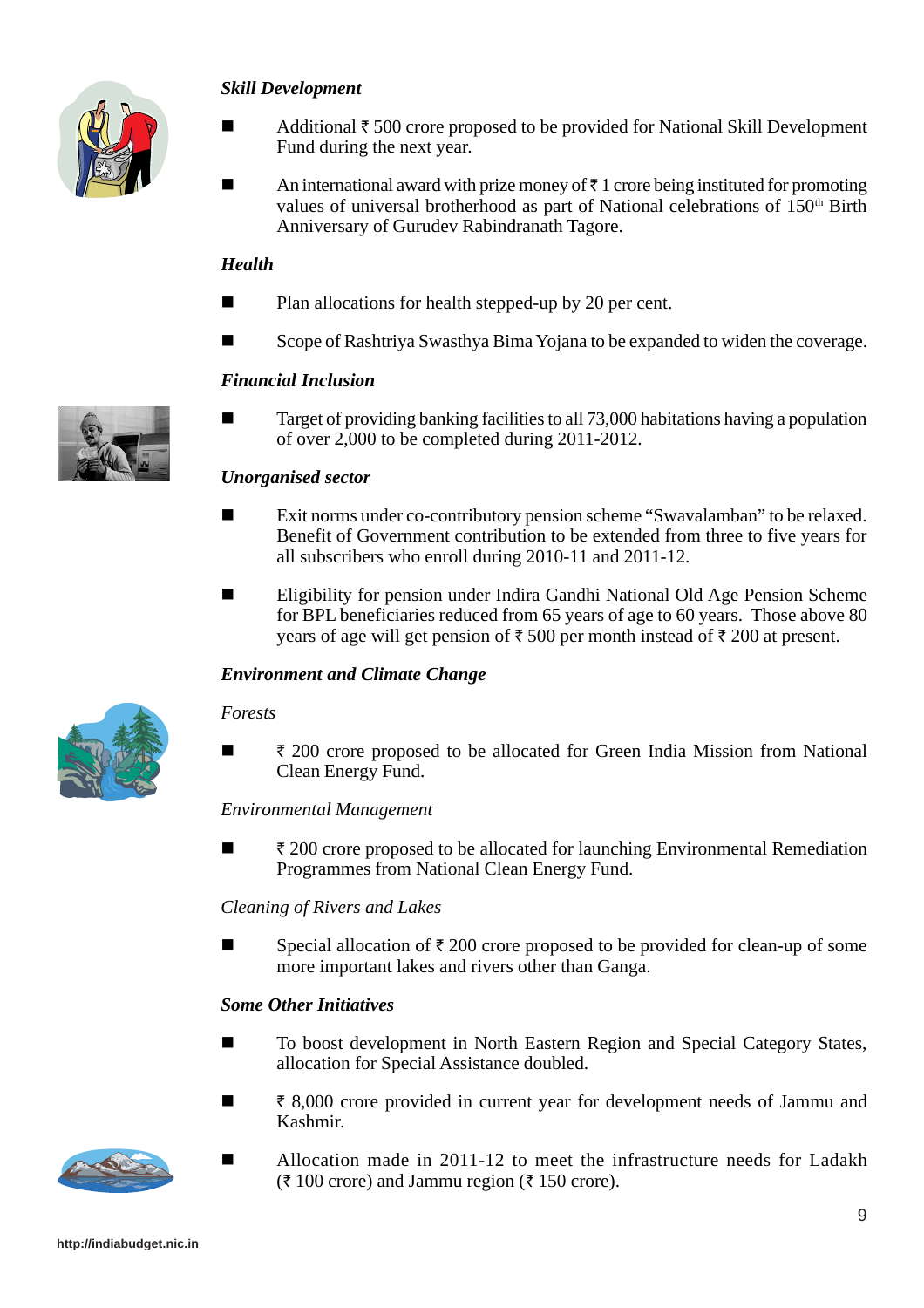- Allocation under Backward Regions Grant Fund increased by over 35 per cent.
- **Funds allocated under Integrated Action Plan (IAP) for addressing problems** related to Left Wing extremism affected districts. 60 selected Tribal and backward districts provided with 100 per cent block grant of  $\bar{\tau}$  25 crore and  $\bar{\tau}$  30 crore per district during 2010-11 and 2011-12 respectively.
- A lump-sum ex-gratia compensation of  $\bar{\tau}$  9 lakh for 100 per cent disability to be granted for personnel of Defence and Para Military forces discharged from service on medical ground on account of disability attributable to government service.
- **Provision of**  $\bar{\tau}$  **1,64,415 crore, including**  $\bar{\tau}$  **69,199 crore for capital expenditure to** be made for Defence Services in 2011-12.
- To build judicial infrastructure, plan provision for Department of Justice increased by three fold to  $\bar{\tau}$  1,000 crore.

# *Census 2011*

 To enumerate castes other than Schedule Castes and Schedule Tribes in Census 2011, 'caste' to be canvassed as a separate time bound exercise.

# **IMPROVING GOVERNANCE**

### *UID Mission*

From 1st October, 2011 ten lakh *Aadhaar* numbers will be generated per day.

### *IT Initiatives*

- Various IT initiatives taken for efficient tax administration. These include e-filing and e-payment of taxes, adoption of 'Sevottam' concept by CBEC and CBDT, web based facility for tax payers to track the resolution of refunds and credit for pre-paid taxes and augmentation of processing capacity.
- Under Mission mode projects, funds released to 31 projects received from States/ UTs for computerisation of Commercial taxes. This will allow States to align with roll out of GST.
	- Bill to amend the Indian Stamp Act proposed to be introduced shortly.
	- A new scheme with an outlay of  $\bar{\tau}$  300 crore to be launched to provide assistance to States to modernise their stamp and registration administration and roll out e-stamping in all the districts in the next three years.
- A new simplified form 'Sugam' to be introduced to reduce the compliance burden of small tax payers falling within presumptive taxation.
- Three more benches of Settlement Commission to be set up to fast track the disposal of cases.
- Steps initiated to reduce litigation and focus attention on high revenue cases.



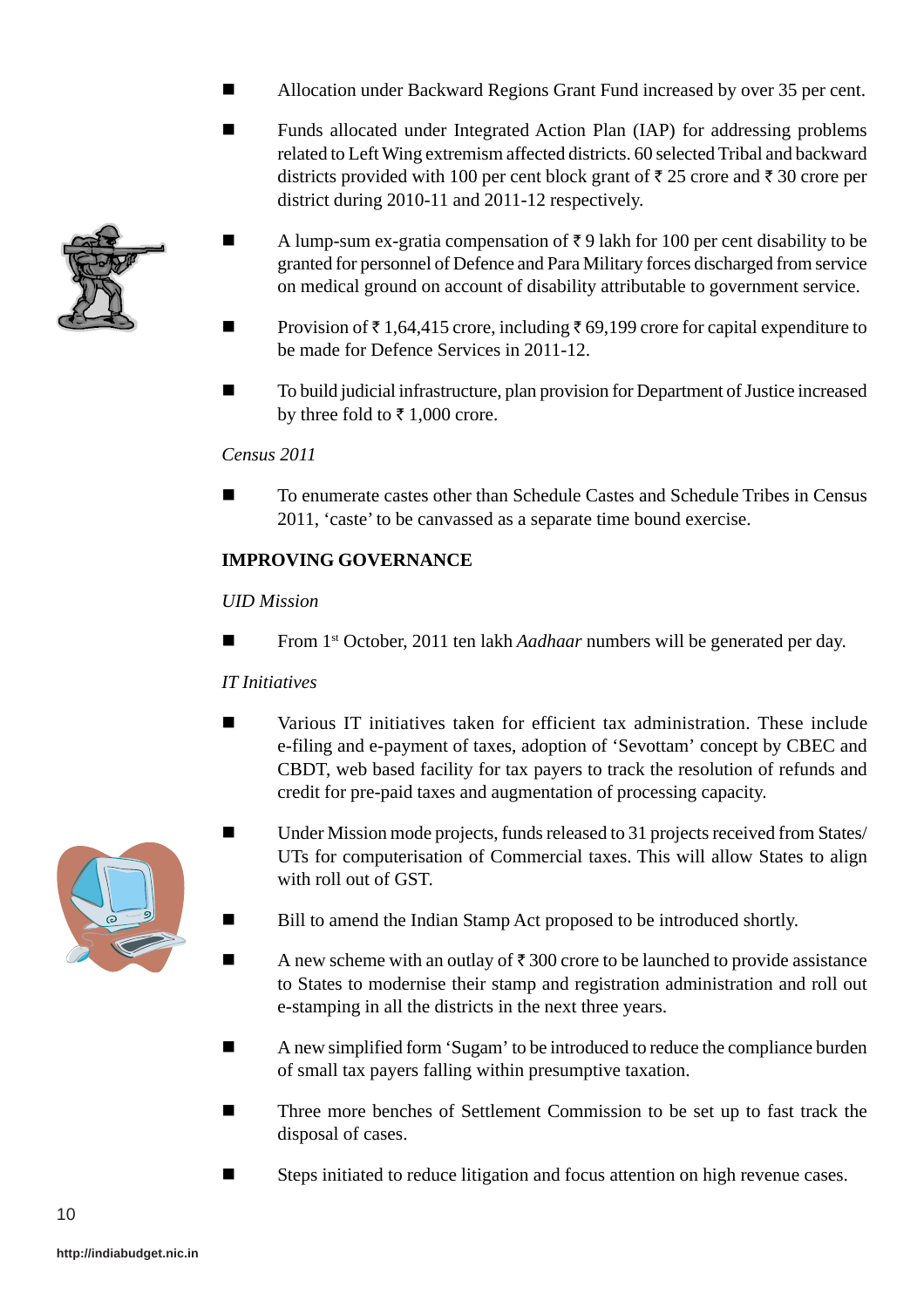# *Corruption*



 Group of Ministers constituted to consider measures for tackling corruption. Recommendations to be made in a time bound manner.

# *Performance Monitoring and Evaluation System*

 In pursuance of recommendations of Second Administrative Reforms Commission, 62 departments covered under Performance Monitoring and Evaluation System (PMES) to assess their effectiveness.

#### *TAGUP*

■ Recommendations of Technology Advisory Group for Unique Projects (TAGUP) submitted and accepted in principle.

#### **BUDGET ESTIMATES 2011-12**

- Gross Tax receipts are estimated at  $\bar{\tau}$  9,32,440 crore.
- Non-tax revenue receipts estimated at  $\bar{\tau}$  1,25,435 crore.
- Total expenditure proposed at  $\bar{\tau}$  12,57,729 crore.
- Increase of 18.3 per cent in total Plan allocation.
- Increase of 10.9 per cent in the Non-plan expenditure.
	- XI Plan expenditure more than 100 per cent in nominal terms than envisaged for the Plan period.
- Increase of 23 per cent in Plan and Non-plan transfer to States and UTs.
- Fiscal Deficit brought down from 5.5 per cent in BE 2010-11 to 5.1 per cent of GDP in RE 2010-11.
- Fiscal Deficit kept at 4.6 per cent of GDP for 2011-12.
- Fiscal Deficit to be progressively reduced to 3.5 per cent by 2013-14.
- "Effective Revenue Deficit" estimated at 2.3 per cent of GDP in the Revised Estimates for 2010-11 and 1.8 per cent for 2011-12.
- All subsidy related liabilities brought into fiscal accounting.
- Net market borrowing of the Government through dated securities in 2011-12 would be  $\bar{\tau}$  3.43 lakh crore.
- Central Government debt estimated at 44.2 per cent of GDP for 2011-12 as against 52.5 per cent recommened by the  $13<sup>th</sup>$  Finance Commission.

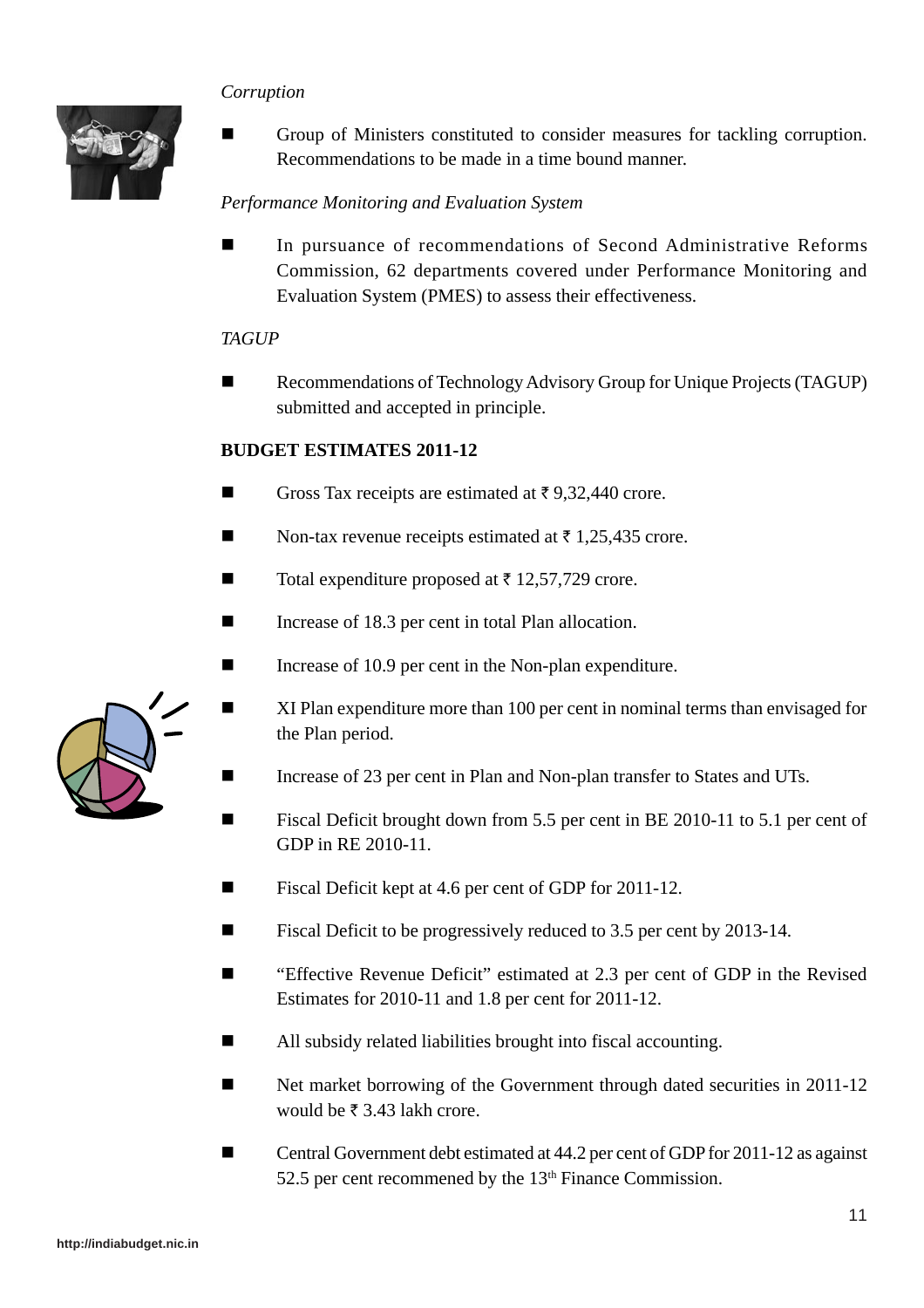# **PART B TAX PROPOSALS**

# **Direct Taxes**

- Exemption limit for the general category of individual taxpayers enhanced from ₹ 1,60,000 to ₹ 1,80,000 giving uniform tax relief of ₹ 2,000.
- Exemption limit enhanced and qualifying age reduced for senior citizens.
- Higher exemption limit for Very Senior Citizens, who are 80 years or above.
- Current surcharge of 7.5 per cent on domestic companies proposed to be reduced to 5 per cent.
- Rate of Minimum Alternative Tax proposed to be increased from 18 per cent to 18.5 per cent of book profits.
- Tax incentives extended to attract foreign funds for financing of infrastructure.
- Additional deduction of  $\bar{\tau}$  20,000 for investment in long-term infrastructure bonds proposed to be extended for one more year.
- Lower rate of 15 per cent tax on dividends received by an Indian company from its foreign subsidiary.
- Benefit of investment linked deduction extended to businesses engaged in the production of fertilisers.
- Investment linked deduction to businesses developing affordable housing.
- Weighted deduction on payments made to National Laboratories, Universities and Institutes of Technology to be enhanced to 200 per cent.
- System of collection of information from foreign tax jurisdictions to be strengthened.
- A net revenue loss of  $\bar{\tau}$  11,500 crore estimated as a result of proposals.

### **Indirect Taxes**

- To stay on course for transition to GST.
- Central Excise Duty to be maintained at standard rate of 10 per cent.
- Reduction in number of exemptions in Central Excise rate structure.
- Nominal Central Excise Duty of 1 per cent imposed on 130 items entering in the tax net.
- Lower rate of Central Excise Duty enhanced from 4 per cent to 5 per cent.
- Optional levy on branded garments or made up proposed to be converted into a mandatory levy at unified rate of 10 per cent.
- Peak rate of Custom Duty held at its current level.



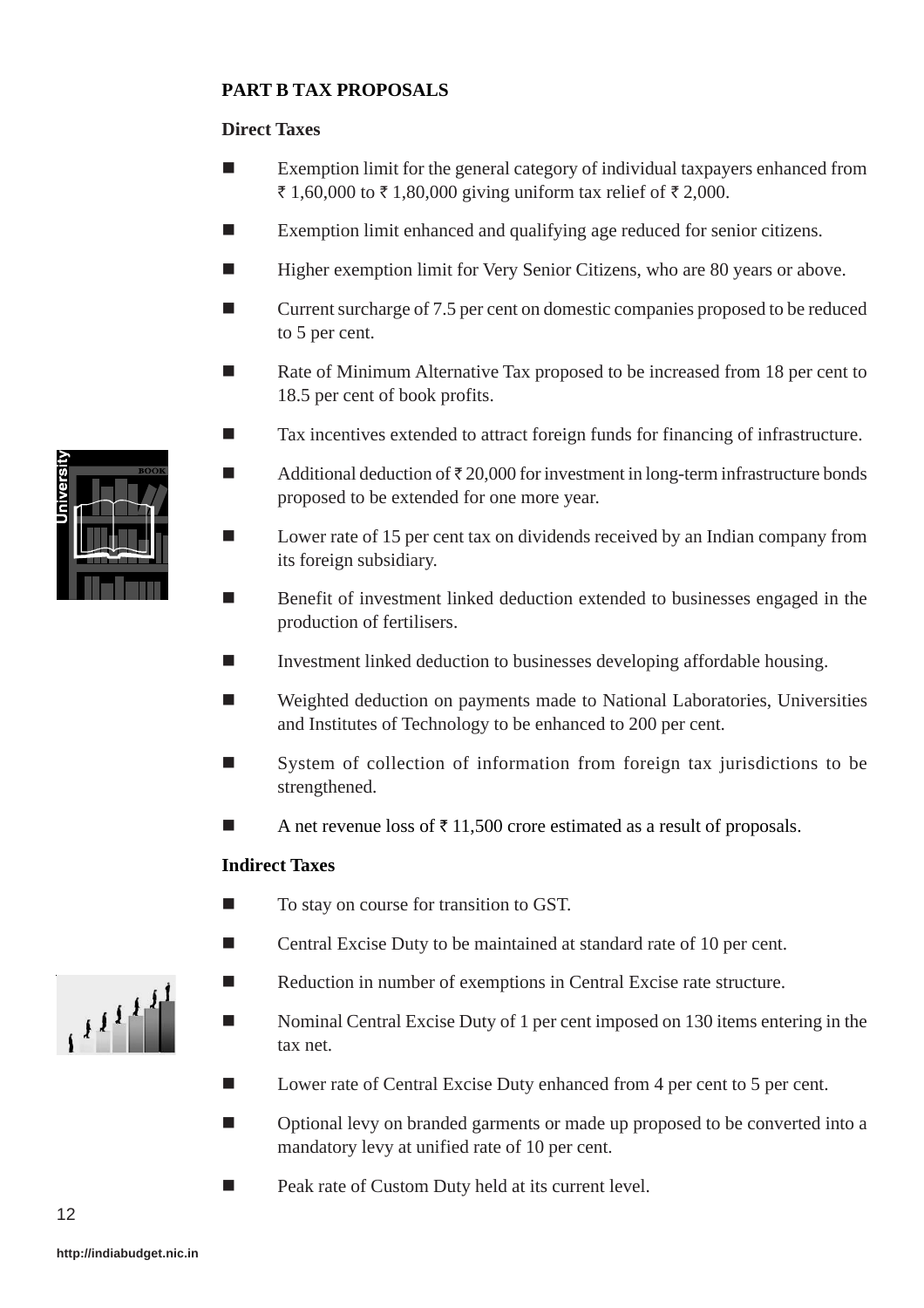#### *Agriculture and Related Sectors*



- Scope of exemptions from Excise Duty enlarged to include equipments needed for storage and warehouse facilities on agricultural produce.
- Basic Custom Duty reduced for specified agricultural machinery from 5 per cent to 2.5 per cent.
- Basic Custom Duty reduced on micro-irrigation equipment from 7.5 per cent to 5 per cent.
- De-oiled rice bran cake to be fully exempted from basic Custom Duty. Export Duty of 10 per cent to be levied on its export.

#### *Manufacturing Sector*

- Basic Custom Duty reduced for various items to encourage domestic value addition vis-à-vis imports, to remove duty inversion and anomalies and to provide a level playing field to the domestic industry.
- Rate of Export Duty for all types of iron ore enhanced and unified at 20 per cent ad valorem. Full exemption from Export Duty to iron ore pellets.
- **Basic Custom Duty on two critical raw materials of cement industry viz. petcoke** and gypsum is proposed to be reduced to 2.5 per cent.
- Cash dispensers fully exempt from basic Customs Duty.

#### *Environment*

- **Full exemption from basic Customs Duty and a concessional rate of Central** Excise Duty extended to batteries imported by manufacturers of electrical vehicles.
- Concessional Excise Duty of 10 per cent to vehicles based on Fuel cell technology.
- Exemption granted from basic custom duty and special CVD to critical parts/assemblies needed for Hybrid vehicles.
- Reduction in Excise Duty on kits used for conversion of fossil fuel vehicles into Hybrid vehicles.
- Excise Duty on LEDs reduced to 5 per cent and special CVD being fully exempted.
- Basic Customs Duty on solar lantern reduced from 10 to 5 per cent.
- Full exemption from basic Customs Duty to Crude Palm Stearin used in manufacture of laundry soap.
- Full exemption from basic Excise Duty granted to enzyme based preparation for pre-tanning.

#### *Infrastructure*



- Parallel Excise Duty exemption for domestic suppliers producing capital goods needed for expansion of existing mega or ultra mega power projects.
	- Full exemption from basic Customs Duty to bio-asphalt and specified machinery for application in the construction of national highways.